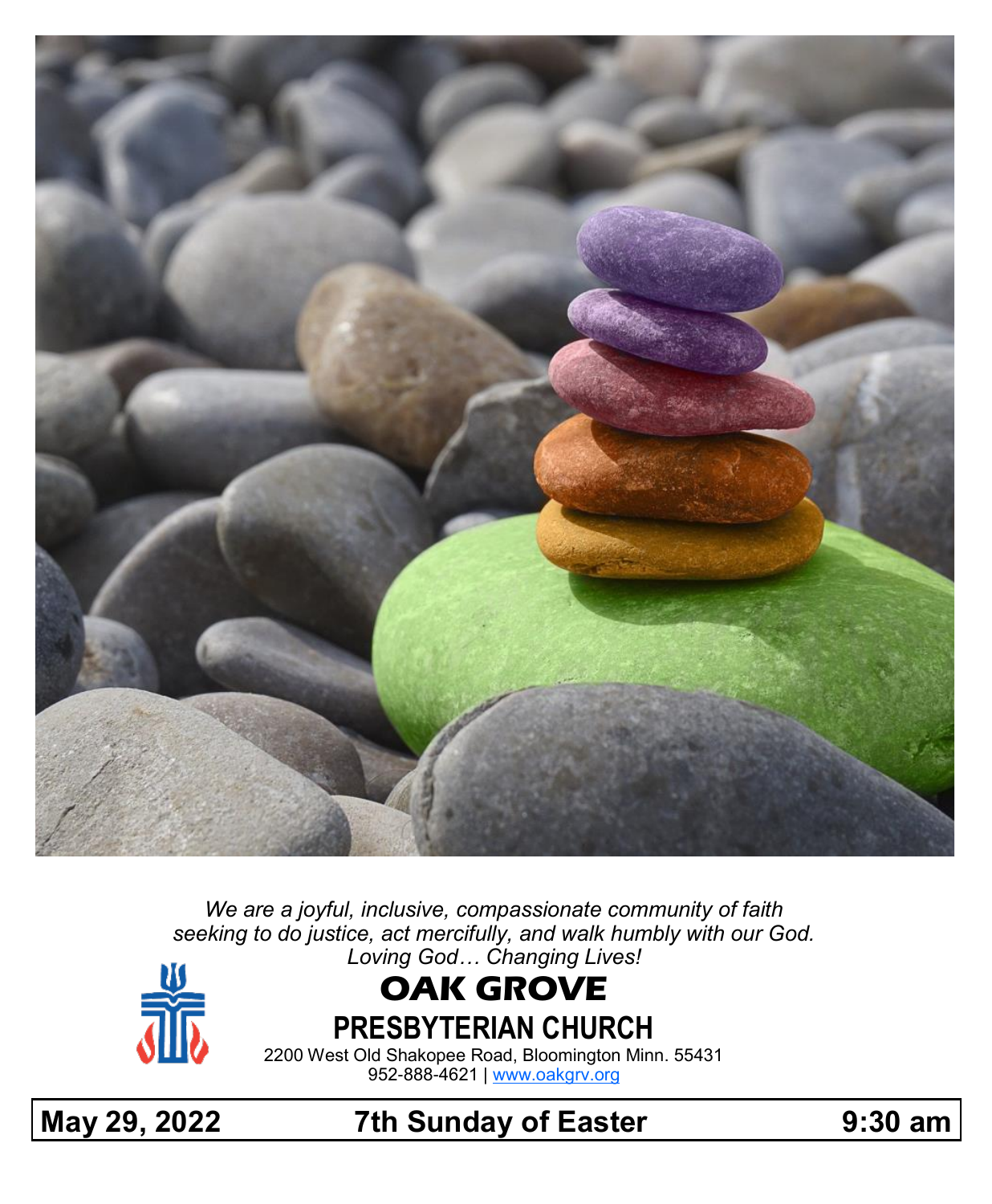## **A Thought to Ponder** (from the Social Justice Committee)

"*A hungry stomach cannot hear*." – Jean de La Fontaine, 17th c French poet

## **We Gather in God's Name**

**Prelude** "For the Beauty of the Earth" Marimba "On Eagle's Wings"

**Welcome & Announcements Bart Roush & Mary Koon** 

## **Lighting of the Christ Candle**

**Call to Worship** (*based on Psalm 92*) Iris Karow

It is good to give thanks to the Lord, to sing praises to God's Holy Name,

## **To declare our steadfast love in the morning and our faithfulness by night, to sing God's praise to the music of the organ and harp.**

For it is God who has made us, and it is God who lifts us up,

**when our strength and power are no longer with us, and our spirits are worn down, then we lift our voice again to sing of God's steadfast love.**

Lift up your spirits, and raise your voices in praise,

**for we come to celebrate life and God's good gifts, and remember those who have journeyed with us and the loving God who keeps us and walks with us. Let us worship God!**

**\*Opening Hymn** "I Was There to Hear Your Borning Cry" 488

**\*Opening Prayer Iris Karow Iris Karow** 

**O God, we rest in the thought that even as seasons come and go while sun, moon and stars journey through their courses, you are faithful in season and out. Your Spirit is never far from us, nor are we ever beyond the touch of your loving hand; even darkness cannot hide us from your graceful presence. Your love is our greatest joy, and it keeps us both day and night. Indeed, you touch us with your love, and we are renewed. Your love fills us when empty, it lifts us when low, it gathers us when scattered, it holds us when shaken, it comforts us when grieving.** (*next page*)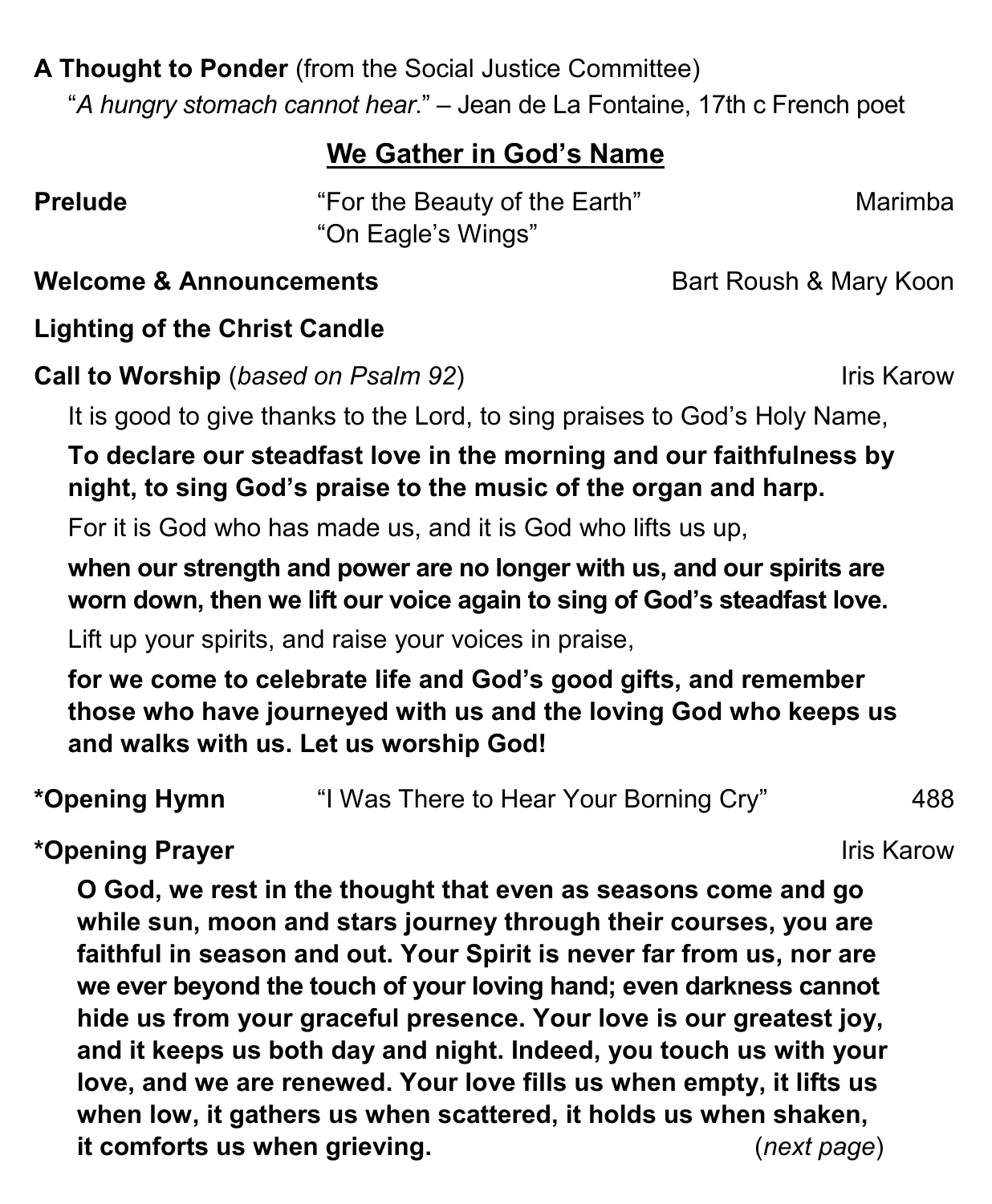**Even as we sing with all nature and give thanks to you for life, we need the healing grace of your presence. As we gather to celebrate life, we feel the pain of death; as we sing in gratitude, we are saddened by loss; as we embrace in love, we are torn by separation.**

**Keep us in your embrace, O God, so we may never forget the witness of all your saints that death does not win the battle, but is itself overcome by love. Lead us now into the holy place where we may rest in your presence and be renewed. Amen.**

## **We Listen for God's Word**

| Time for the Young & Young at Heart |                                             |                                                                                                                        | Mary Koon                                                             |
|-------------------------------------|---------------------------------------------|------------------------------------------------------------------------------------------------------------------------|-----------------------------------------------------------------------|
| <b>Sending Song</b>                 | "Jesus Loves Me!"                           |                                                                                                                        | 188                                                                   |
|                                     |                                             | Jesus loves me! This I know, for the Bible tells me so.<br>Little ones to him belong. They are weak, but he is strong. |                                                                       |
|                                     | Yes, Jesus loves me! The Bible tells me so. | Refrain: Yes, Jesus loves me! Yes, Jesus loves me!                                                                     |                                                                       |
|                                     |                                             | Jesus loves me! This I know, as he loved so long ago,                                                                  | taking children on his knee, saying, "Let them come to me." (refrain) |
| <b>Scripture</b>                    | Psalm 23                                    |                                                                                                                        |                                                                       |
|                                     |                                             |                                                                                                                        | The Lord is my shepherd, I shall not want; he makes me lie down in    |

**green pastures. He leads me beside still waters; he restores my soul. He leads me in paths of righteousness for his name's sake. Even though I walk through the valley of the shadow of death, I fear no evil; for thou art with me; thy rod and thy staff, they comfort me. Thou preparest a table before me in the presence of my enemies; thou anointest my head with oil, my cup overflows. Surely goodness and mercy shall follow me all the days of my life; and I shall dwell in the house of the Lord forever.**

**Meditation** Bart Roush

**Stones of Remembrance**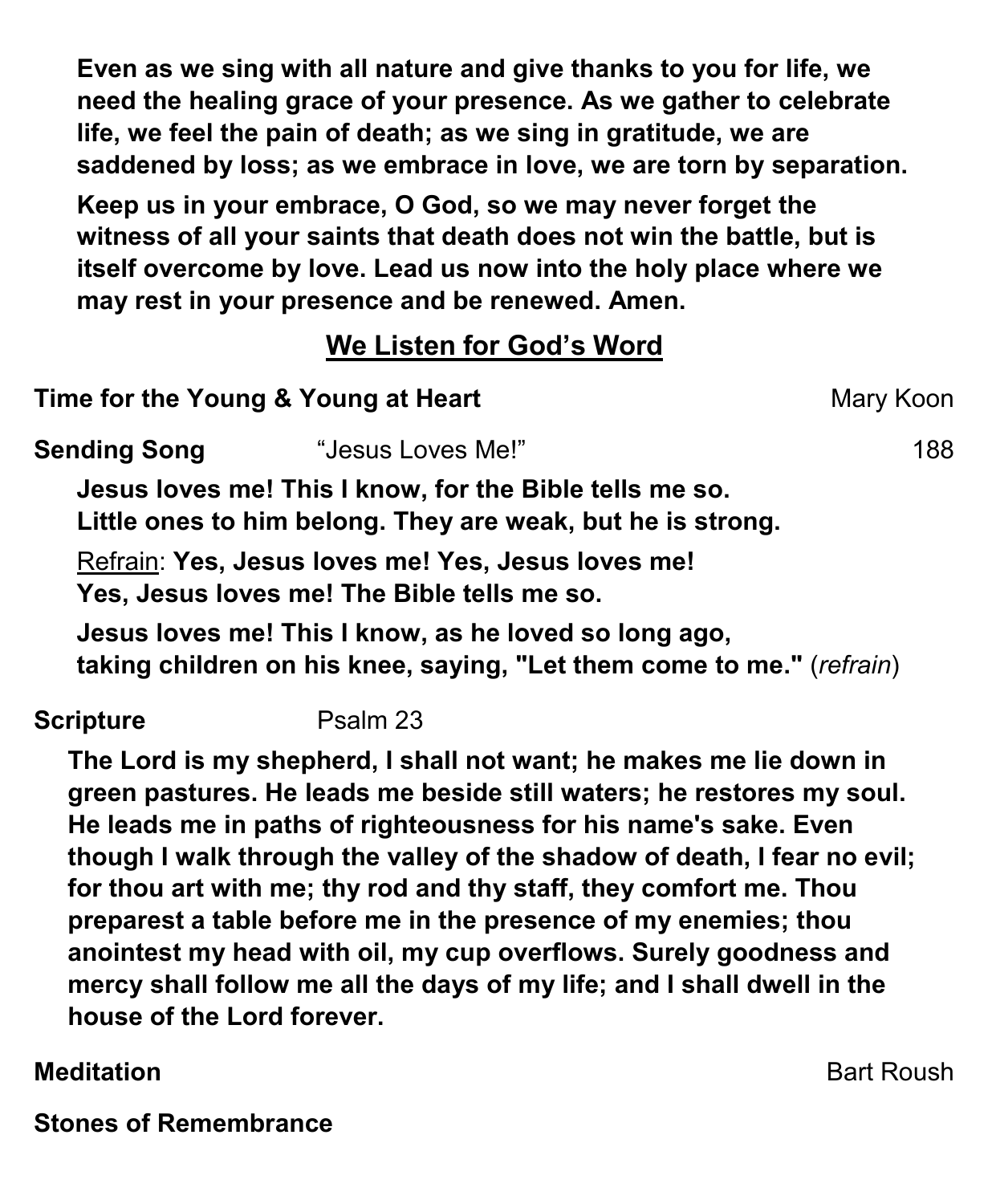| <b>Hymn</b>      | "Precious Lord, Take My Hand"                        | 834       |
|------------------|------------------------------------------------------|-----------|
| <b>Scripture</b> | Romans 8:31-35, 37-39<br>(NT: p. 158   LPBT: p. 192) | Mary Koon |

#### **Meditation** Mary Koon

#### **Litany of Remembrance**

God of all consolation, in your unending love and mercy you turn the darkness of death into the dawn of new life. Show compassion to your people in their sorrow. Be our refuge and our strength to lift us from the darkness of grief to the peace and light of your presence.

**We have wept for those we have lost, for those we could not hug, for life events not fully celebrated. Give us faith to see, beyond touch and sight, some sure sign of your kingdom, and, where vision fails, to trust your love which never fails.**

O God, before whom generations rise and pass away, we thank you and praise you for all your servants who, having lived this life in faith, now live eternally with you. Especially we thank you for those we have lost since March 2020, whose baptism is now complete in death.

## (*Reading of Names*)

In the rising of the sun and in its going down,

## **we remember them.**

In the blowing of the wind and in the chill of winter,

## **we remember them.**

In the opening of buds and in the rebirth of spring,

## **we remember them.**

In the blueness of the sky and in the warmth of summer,

## **we remember them.**

In the rustling of leaves and in the beauty of autumn,

#### **we remember them.**

In the beginning of the year and when it ends,

#### **we remember them.** (*next page*)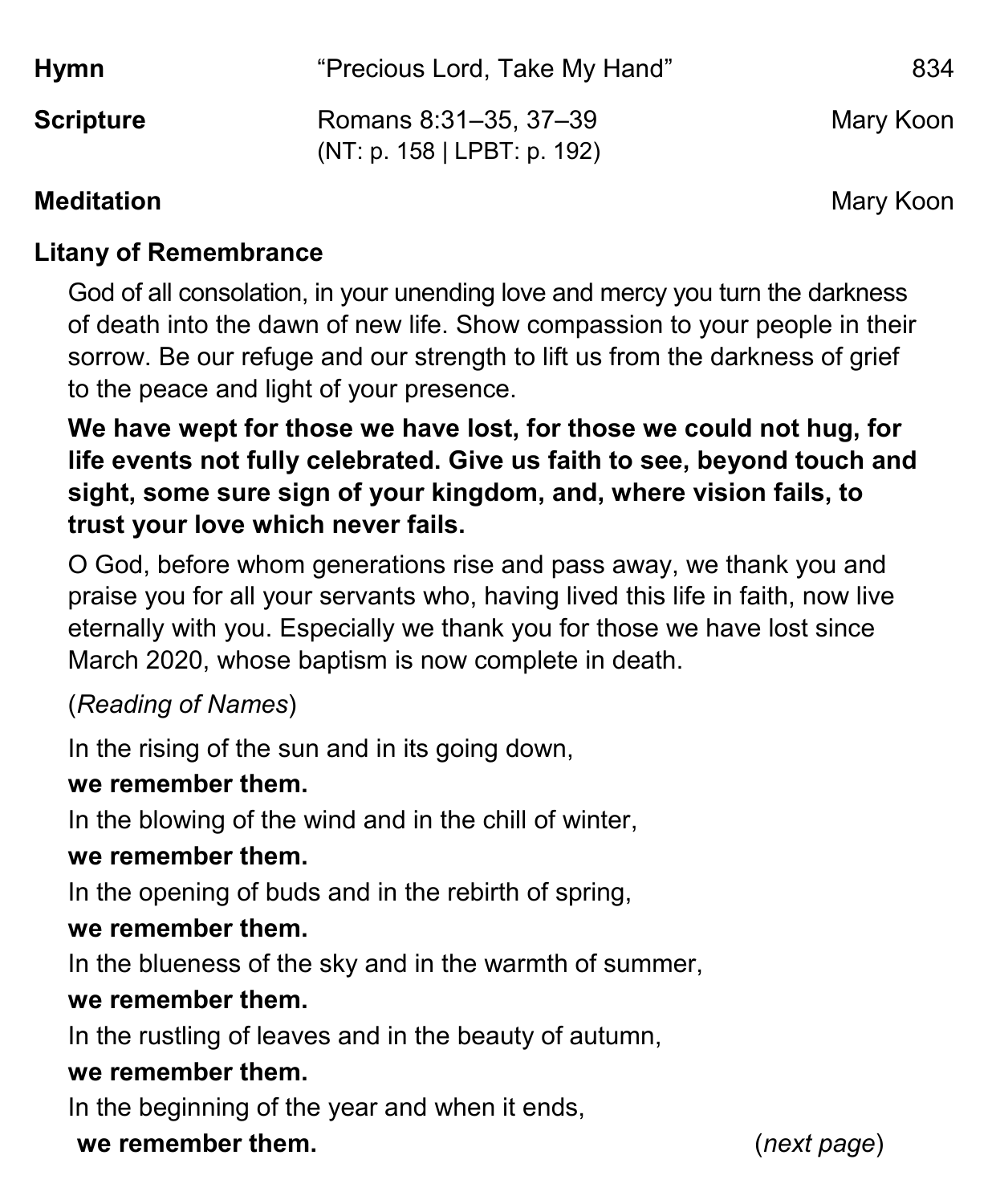When we are weary and in need of strength,

#### **we remember them.**

When we are lost and sick at heart.

#### **we remember them.**

When we have joys we yearn to share,

#### **we remember them.**

So long as we live, they too shall live,

#### **for they are now a part of us, as we remember them.**

Hear our prayers, O God. Heal, restore, and give us hope. Fill us with your peace. In all things remind us of your love, for the sake of your Son, Jesus Christ, who taught us to pray together, saying…

**Our Father^ in heaven, hallowed be your name, your kingdom come, your will be done, on earth as in heaven. Give us today our daily bread. Forgive us our sins as we forgive those who sin against us. Save us from the time of trial and deliver us from evil. For the kingdom, the power, and the glory are yours now and forever. Amen.**

*^Other options include Creator or Mother*

## **Stones of Remembrance**

| <b>Hymn</b>                                                              | "O Love That Wilt Not Let Me Go" (vss 1, 3-4) |                               | 833 |
|--------------------------------------------------------------------------|-----------------------------------------------|-------------------------------|-----|
| <b>Presentation of Tithes &amp; Offerings</b><br><b>Call to Offering</b> |                                               |                               |     |
| <b>Anthem/Offertory</b>                                                  | "In This Very Room"                           | <b>Ron &amp; Carol Harris</b> |     |
| *Doxology                                                                |                                               |                               |     |

**Praise God from whom all blessings flow, Praise God all creatures here below, Praise God above ye heavenly host, Creator, Christ, and Holy Ghost. AMEN**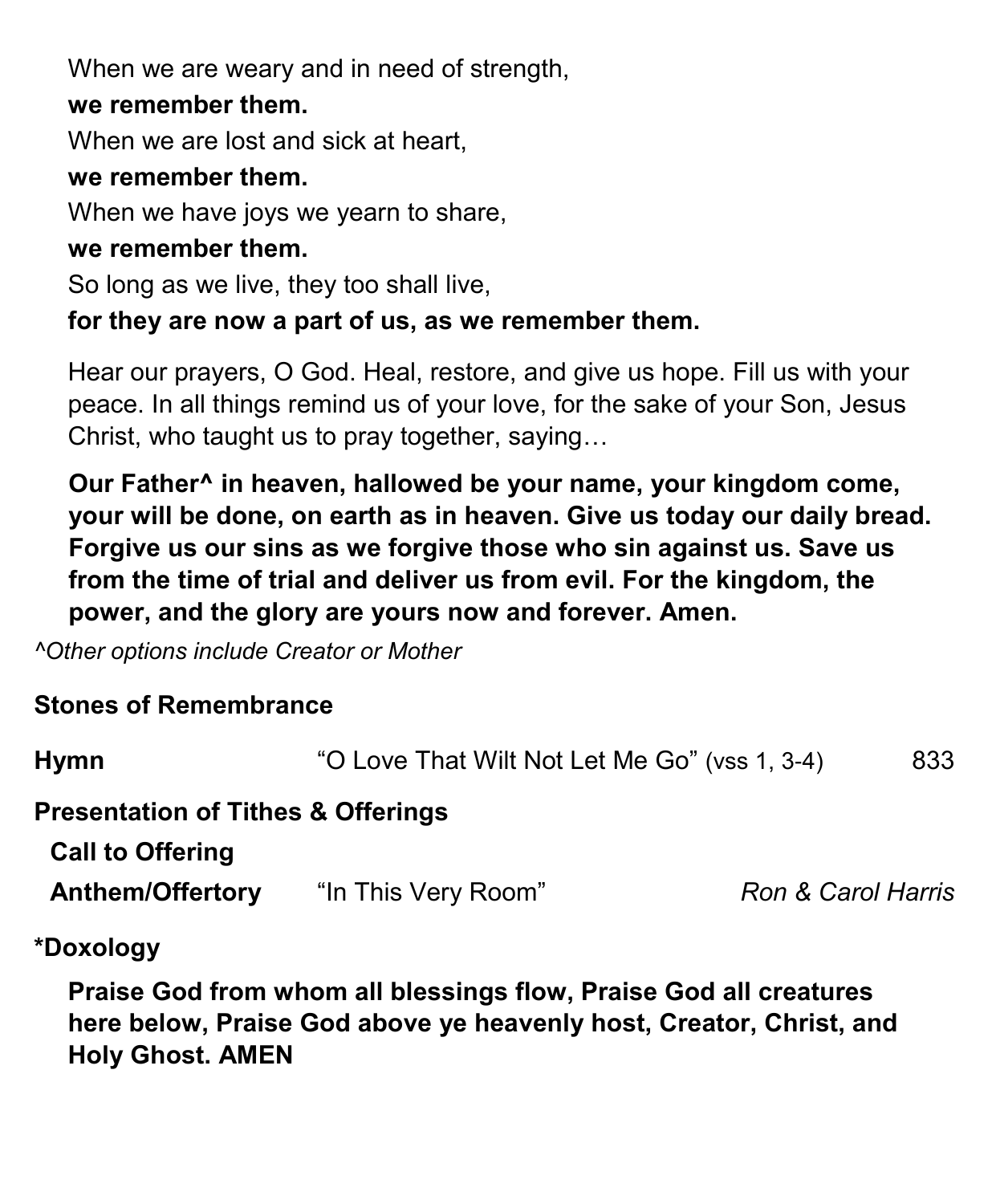## **We Go Forth in God's Name**

**\*Closing Hymn** "Blessed Be the Tie That Binds" (vss 1, 3–4) 306

**\*Benediction Bart Roush Bart Roush Bart Roush** 

#### **Postlude**

*\*Please rise in body or in spirit.*

유유유유유

*Participants in worship today include*:

Presiding Pastors: **Bart Roush & Mary Koon;** Liturgist: **Iris Karow;** Marimba: **Caitlin Lucic** | Piano: **Jill Dubis;** Director of Music/Piano: **Judy Cooper;** Sound, Light, Video: **Randy Dop, Pierce Flanagan & Ruth Dukelow**

> Chancel flowers are given **from his family**, in *memory* of *Steve St. Martin.*

> > Greeters: **Rick & Jeanne Wahtera**

## **Oak Grove Presbyterian Church**

#### **Welcome, Oak Grove members and visitors, we're glad you're here!**

We are proud to be a Matthew 25, Green Care and More Light Congregation.

The congregation of Oak Grove values its roots that go back more than 150 years, even as we follow the movement of the Spirit into new ways of being and doing.

We always welcome your suggestions.

## **Prayer Requests**

Please contact the church office to let us know when you have new requests or updates for family and friends, or when a death occurs so we can support and care for you or your loved one.

[ogpc@oakgrv.org](mailto:ogpc@oakgrv.org)

952-888-4621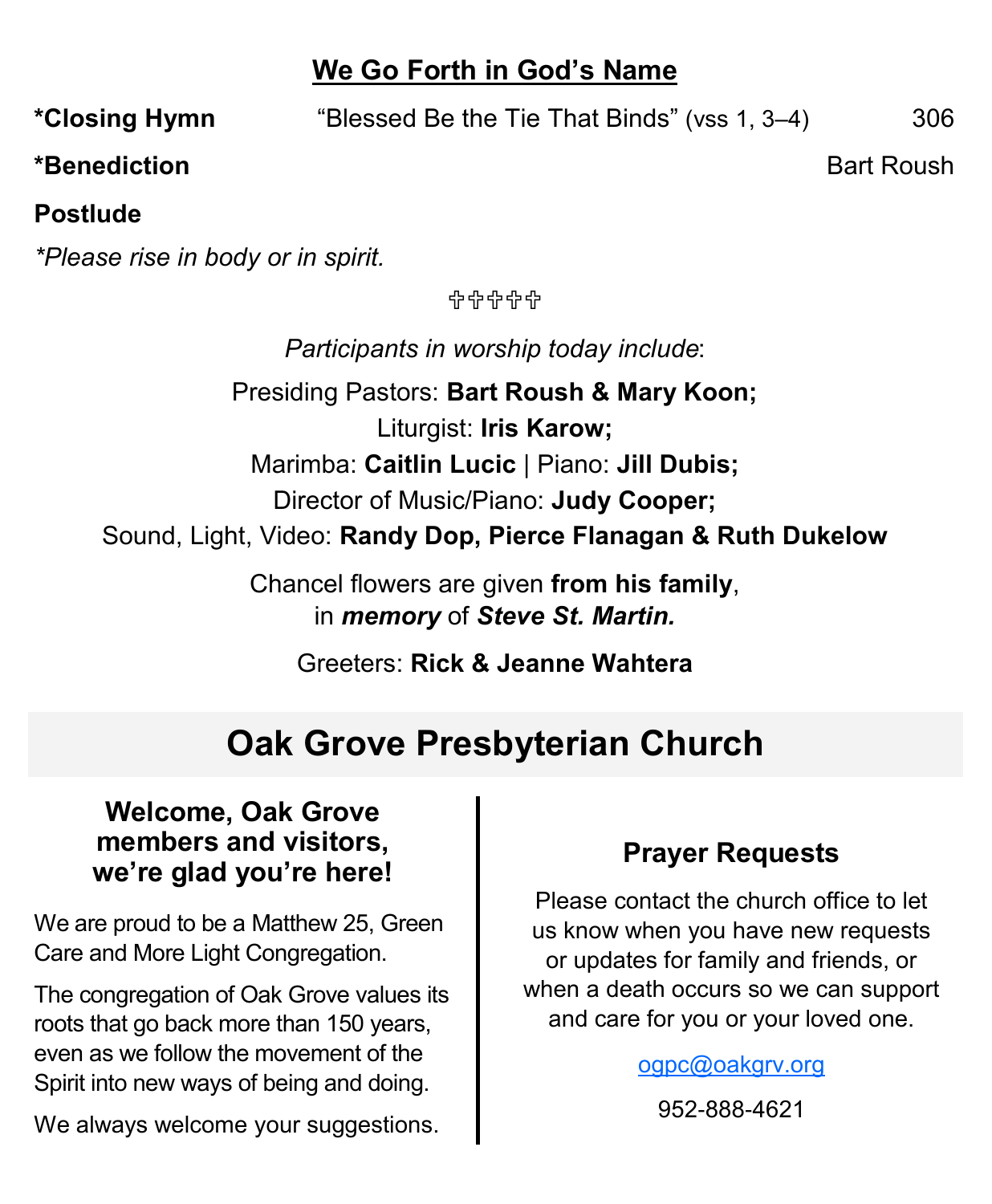## **NEWS & ANNOUNCEMENTS**

#### **Special Offering: Pentecost (April 18–June 5, 2022)**

The Pentecost Offering unites us in a church-wide effort to support young people and inspire them to share their faith, ideas, and unique gifts with the church and the world. A gift to the Pentecost Offering helps the church encourage, develop, and support its young people, and also addresses the needs of at-risk children. You can write a check (put Pentecost in the memo line) or donate online at: [https://onrealm.org/oakgrv/give/pentecost.](https://onrealm.org/oakgrv/give/pentecost)

#### **Youth & Young Adult Ministries**

We are looking for two more Youth leaders. Our youth are amazing people. In working with them you will receive more than you give. Feel free to talk with Vaughn Sheff, Amy Zsohar, or Chad Acker to hear of their experiences.

#### **Graduation Sunday: June 5**

We will celebrate Pentecost and honor our high school graduates during worship. It is also our tradition to recognize those who are graduating from college, vocational school or graduate school. Please let the church office know if you or someone in your family fits one of these categories!

#### **Woven Voices Spring Concert: Sunday, June 5 (4–5:00 pm)**

Woven Voices is a chamber choir composed of experienced singers from various Minnesota -based choirs. We come together to joyfully explore and share choral literature written for soprano and alto voices.

We will be presenting our Spring Concert in the Oak Grove sanctuary. Masking will be required, and you must be COVID symptom-free to attend. No ticket required, free will offering gratefully accepted.

If you have any questions, you may visit mnwovenvoices.com, or contact Becky Dop at [becky.dop@gmail.com.](mailto:becky.dop@gmail.com) We look forward to seeing you!

#### **Summer Suppers: 2nd and 4th Wednesdays of June, July and August!**

Summer Suppers is a wonderful opportunity for the Oak Grove community to be together in a relaxed way over the summer. We will gather on someone's porch or lawn for a potluck dinner at 6 pm.

Kathy Tominiski is putting together a list of people who are willing to open their patios, yards, garages, for people to gather. Please plan to bring something to share (salad, main dish, dessert, etc.); whatever food shows up is our supper! If you are interested in hosting, please contact Kathy (952-888-0697). Thanks so much!